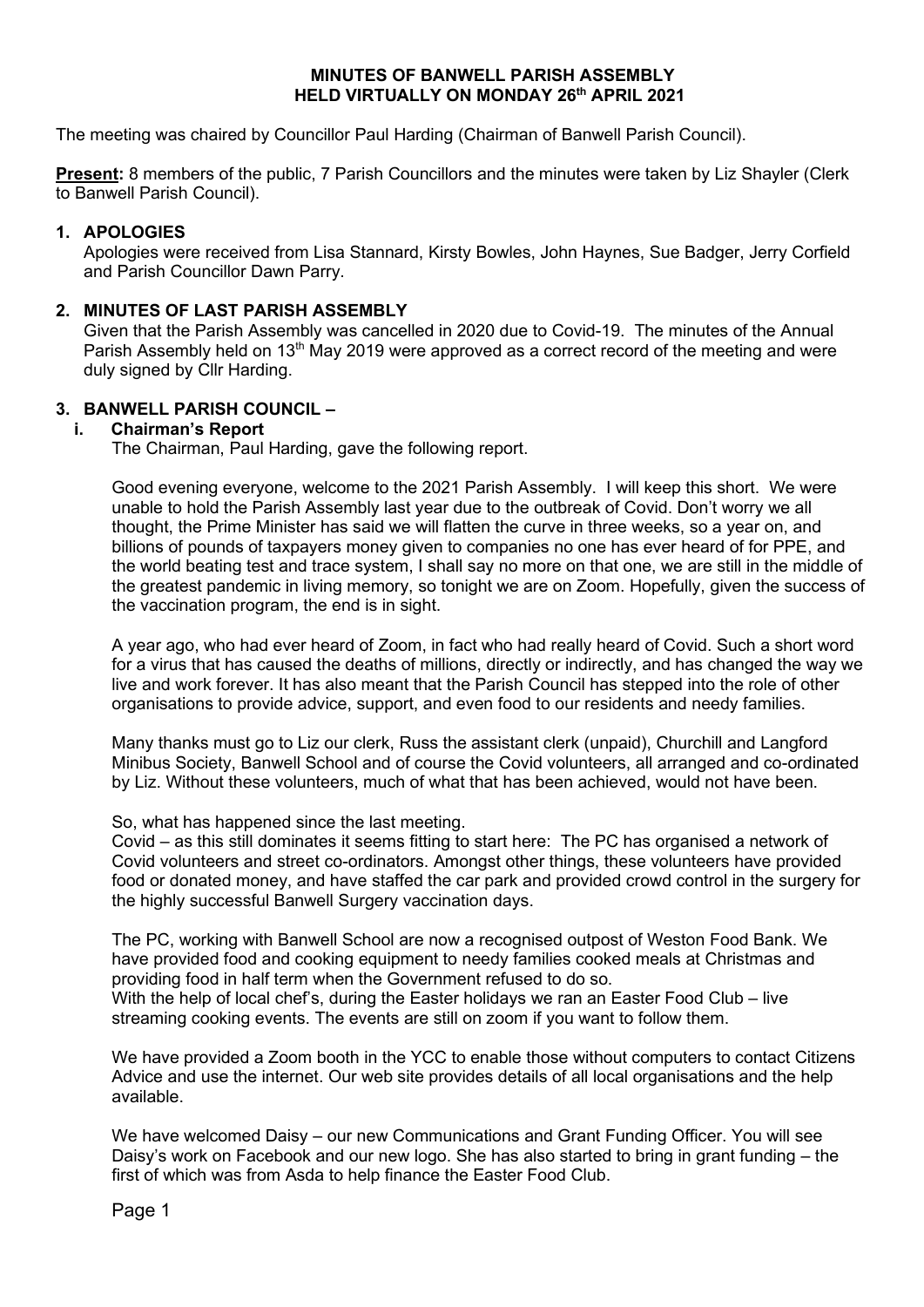We had a lot of work to do on the YCC due to years of neglect by North Somerset Council, but it is finally fit for purpose. We now have a safe and shiny new car park, new doors, a new security system and of course it is Covid secure. We are hoping to tap into grant funding to improve the green credentials of the building such as solar panels and an electric charging point. What else:

Due to the generosity of the Kathleen Jones Trust, the parish now has a new Scout and Guide Hut. The PC and Scouts have worked together on the site to enhance the external facilities of this new building.

The long-awaited By-Pass has been announced and more importantly funding allocated by government and a main contractor appointed. A bit of a double-edged sword as inevitably the garden village will follow, and not everyone is in favour of the by-pass, but we now have a unique opportunity working with NSC to revitalise Banwell, provide effective traffic calming, ban most lorries and give us our village back. The route has not yet been finalised. Public consultation will start shortly.

After years of denial, Wessex Water were responsible after all for the Banwell Bog at Riverside. It has now been repaired and dry again.

Recreation Ground – we made improvements, provided picnic benches and the zip wire. Sadly, due to government guidelines, the zip wire is not yet operational. Hopefully by the end of June it will. More funding is available, so as Covid recedes, we will turn our attention to what else we can provide. We will also look to improve Riverside.

The Youth Club is up and running again with our provider YMCA Dulverton. It is great to see our young people back in the YCC.

There are many organisations within the village which you will be hearing from some of them shortly. These organisations need you to support them.

The Parish Assembly is an opportunity for our organisations to say what they have achieved. Again, I offer my thanks to these organisations and hope they grow and continue to prosper in the next year. Similarly, we wish all the businesses in Banwell a prosperous year. Use them or lose them.

Where do we go from here? The government in their wisdom has decided they don't have enough time to extend the legislation allowing us to meet remotely, so from the middle of May, its back to live meetings, which we can't have because we can't meet inside until June. Regardless of what happens, your Parish Council will be here for you. Covid will dominate for some time, and even after it has subsided, we will continue to build on community spirit that has grown since Covid arrived. If you want to become a councillor, we have vacancies. If you want to help our Covid work either financially or in person, contact Liz.

All I have left to say is thank you for attending, and don't forget, you are cordially invited to partake of cheese and wine at the end of the evening. Sorry forgot – Covid – you are welcome to partake of a virtual piece of cheese and glass of wine.

### **ii. Draft statement of accounts for the year ending 31st March 2021**

The Clerk presented the statement of accounts for the Parish Council for the last financial year and highlighted the level of reserves, including the earmarked reserve for an extension to the cemetery. It was reported that although there was no increase to this year's precept requirement that due to a decrease in the tax base then there was a 1.9% increase in the parish precept for 2021/22.

The Clerk invited the Assembly to seek clarification of any issues. There were no queries raised.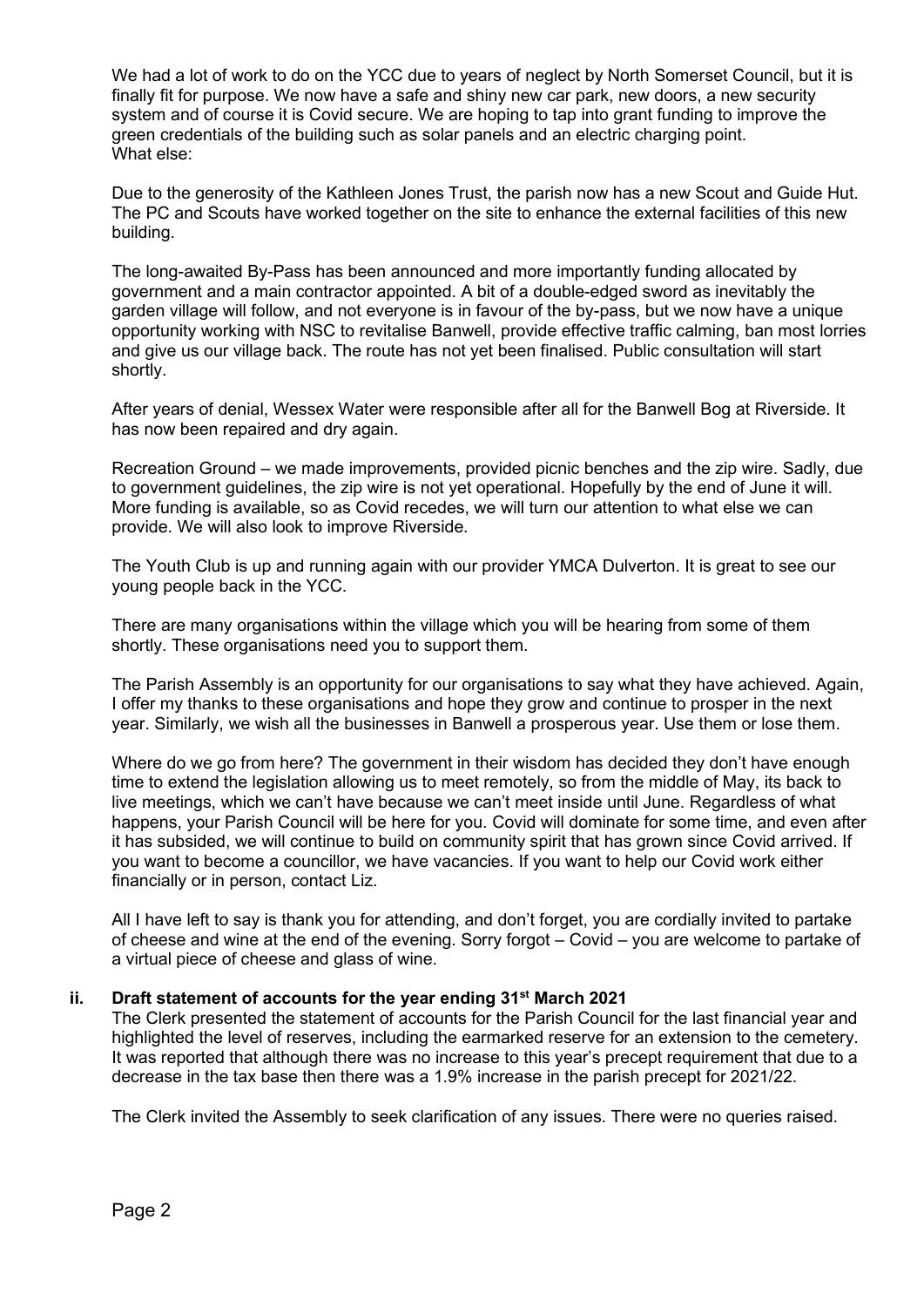# **4. NORTH SOMERSET COUNCIL –**

## **i. Richard Blows Policy & Partnership Lead**

Richard Blows gave a report detailing the following points.

- The formation of and make up of North Somerset Together (NST) to co-ordinate North Somerset Councils (NSC) response to Covid.
- Banwell Parish Council as a founding member of NST and the Clerks engagement with the partnership. Praise for the Parish of Banwell and their great volunteer team taking part in activities throughout the year.
- How NST have supported residents through the pandemic and it evolution to include influencing the development of health and social care provision and building new networks across North Somerset.
- Banwell as central to NST work providing a model for smaller communities and how Parish Councils can be active civic leaders in their communities.
- North Somerset forward plan including the use focusing on five objectives.
	- 1. To use NST to deliver NSC Empowering Communities objective, enabling connected, cohesive & resilient communities.
	- 2. NSC continuing to be an enabler and facilitator of community-led action, focused on what matters locally.
	- 3. NSC to support devolved community action that is people-centred, strengths based, creative, entrepreneurial & agile.
	- 4. Support community action with re-commissioned capacity building & specialist voluntary services and clear commitment to wider VCFSE sector.
	- 5. Connect community action to statutory services delivered by NSC & their partners including BNSSG, Sirona & Police.
- The important role Parish Councils can play in the continued development of informal social support and other opportunities for example the Holiday Activities work Banwell undertook over the Easter holidays.
- Grants / funding that Banwell have been able to use to support their residents.
- Work with Avon Local Council Association to show how NST can work more closely with Parish & Town Councils.
- The hope that Banwell and its Parish Council will want to continue with NST on this journey.

## **ii. Ward Councillors Report**

Cllr Haverson gave a brief outline on the following points.

- The amazing work of the Banwell Covid Volunteers who supported the Surgery with the vaccination clinics.
- That after many years the Banwell Bypass might become a reality.
- North Somersets Green Infrastructure Policy of particular interest in Banwell are the beelines and conservation of the wetlands.
- The increase by the Governments of the Housing energy efficiency that North Somersets Planning Department can insist on.
- The possibility of 20mph zones within the villages.
- The airport expansion public enquiry.
- The new bus service route 51 which goes from Weston to Langford
- She has been elected as Vice-Chairman of North Somerset.

## **5. WEST OF ENGLAND RURAL NETWORK**

Dick Whittington gave a report on the West of England's Rural Network (WERN), their aims, Village Agents, Community infrastructure (Community transport, Community Shops & Pubs, Village Halls and Community buildings), recovery form Covid – 19 and working with the Parish Council. (A copy of the PowerPoint presentation is available by making an application to the Parish Clerk)

### **6. AVON & SOMERSET CONSTABULARY**

The following report was received from Avon & Somerset Constabulary.

Well, what a year it's been! Never in the 25 years' service have I known a year like this. On a positive note, things are slowly getting back to "normal". It is great to see how busy the GP surgery is with

Page 3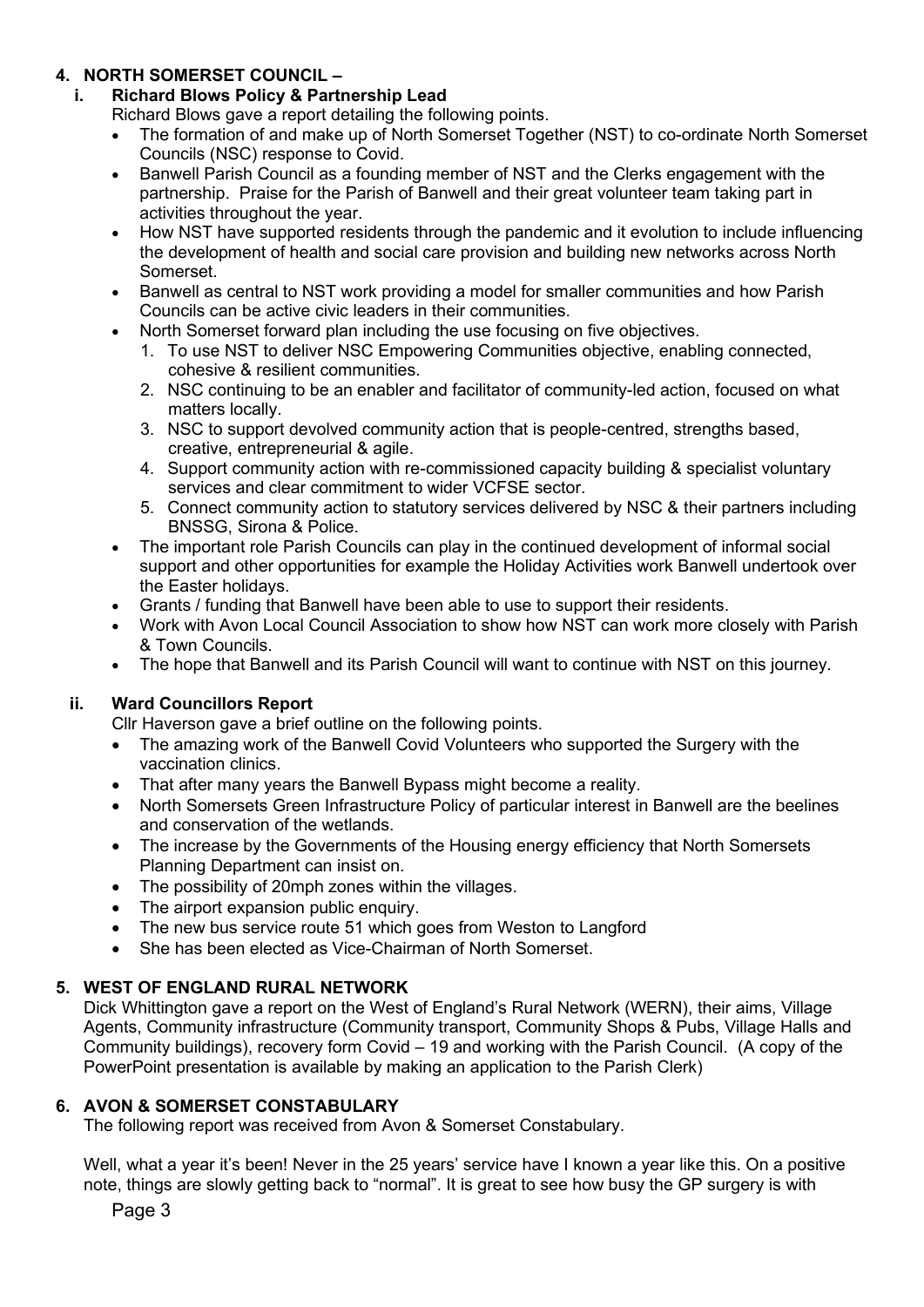people keen to get the vaccine, to ease traffic during these busy sessions we would kindly request residents avoid parking opposite the surgery.

During the lockdown policing was vastly different, crime rates decreased but Covid breach reports replaced them, again slowly things again are getting back to normal.

We have had some team changes, we welcome a new police officer to the rural team PC Sophie Bailey, Sophie will be covering the villages along with PCSO's Kayley and Mike, we also have a new Sgt, PS Phil Rudden has taken the helm, we have also gone digital, please look us up on Facebook "Weston and Worle Police" and Twitter "ASP North Somerset" another year of change!

You may have seen that beat surgeries are returning, next month we will resume the monthly beat surgery held at the Banwell garden centre, here you can meet your local team, report crimes, take advice on security or even get your bike security marked with "Bikeregister" as always, your local Neighbourhood team are on hand, you can contact us by calling 101 or 999 in an emergency.

We continue to promote Horse and Farm watch within the rural communities, if you are not already signed up and would like to know more details about this free scheme, please drop a quick email to 9671@avonandsomerset.police.uk, we also offer free leather tack marking for horse owners.

### **7. RECOGNITION OF SERVICE TO THE COMMUNITY AWARD 2020 & 2021**

This year given the pandemic and the sheer volume of volunteers who supported the Parish Council then the Chairman handed over to the Clerk who co-ordinated the response to the pandemic.

We will start with 2020 which was an extremely strange but for me a heart-warming year. With lockdown being announced towards the end of March within 2 weeks I had over 100 people who had volunteered to help either to coordinate the response for their road or to help with tasks such as shopping, picking up prescriptions, appointments, picking up the post, a regular phone call, donations of food and money and other things. The community response has been fantastic and as it was so difficult to choose, it was therefore decided to award the shield to both the covid coordinators and to the covid volunteers to show the Parish Council's appreciation for everything they have done during 2020 no matter how big or small.

For 2021 our coordinators and volunteers are continuing to support members of the community but with not the same demand. However, in January in association with our amazing surgery we started the covid-vaccine clinics. I very quickly had over 30 people volunteer to do a marshalling stint whether in the carpark or inside the surgery. The surgery has also been supported by their fantastic team who have given up their weekends to either vaccinate or provide admin support.

A huge thank you therefore must go to the vaccination volunteers as they braved sub-zero temperatures in January & February and who are still turning up to support the clinics now. It is with the help of this amazing team that the surgery has vaccinated over 2800 people with their 1st vaccine and of these, 1000 have had their 2nd vaccine. The Parish Council would like to show their appreciation for everything they have done and so the 2021 award goes to the vaccination volunteers.

I would also like to take this opportunity to say a particular thank you to Nikki Linfield who has joined us this evening. She has led the vaccination marshals in the carpark and I could not have done it without her and Nik's dedication and enthusiasm. It will be remembered for: human space invaders, the carpark disco and Dr Pauls flossing. I have a little something to say thank you which I will give you on May the 8th at the next clinic.

## **8. PUBLIC COMMENTS**

No requests or comments were received.

### **9. REPORTS BY VILLAGE ORGANISATIONS**

Reports were presented by the following village organisations over the past year. 1<sup>st</sup> Banwell Scouts<sup>\*</sup> – presented by Brian Redden

Page 4